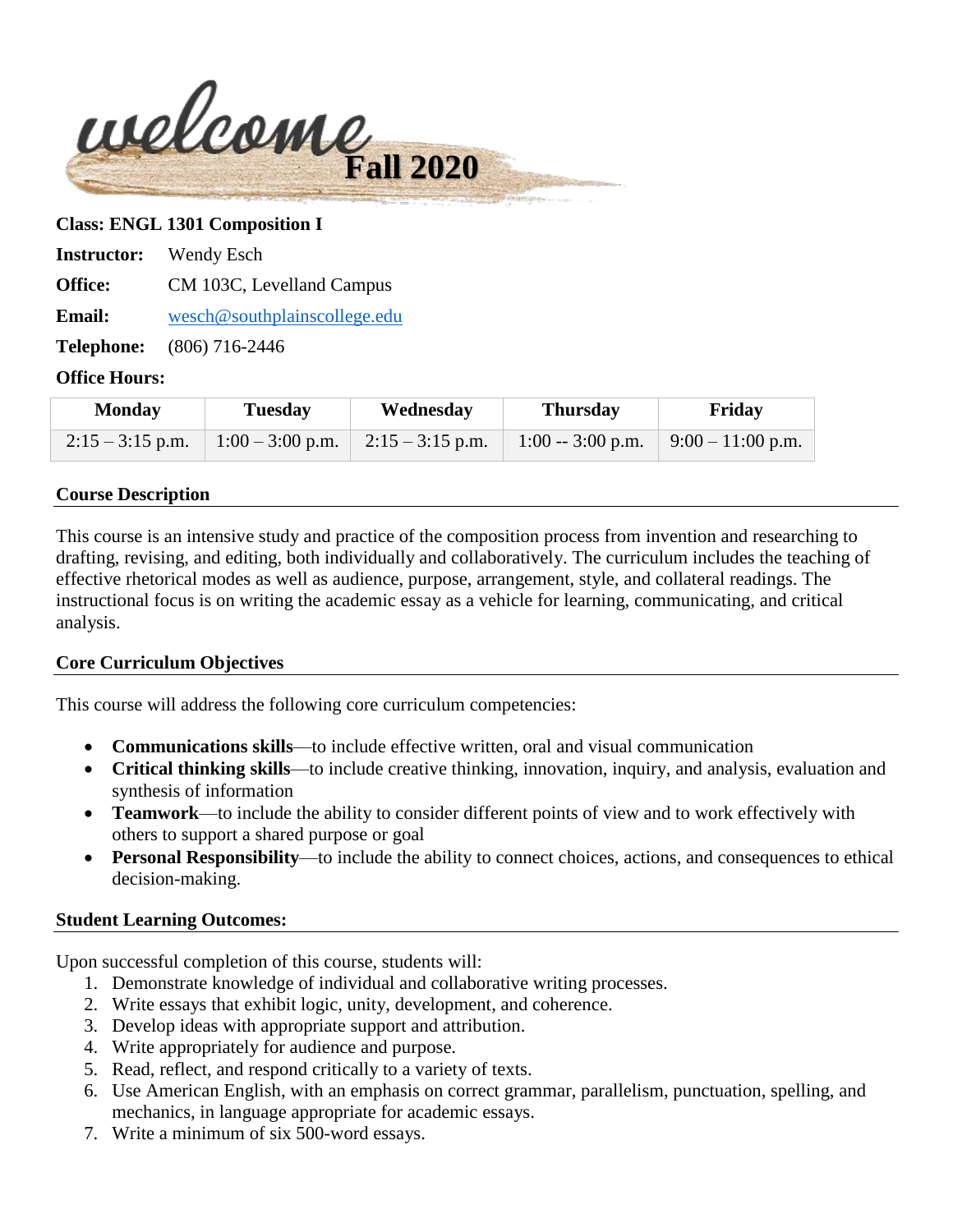## **Required Supplies**

The following are the requirements for this course. You will need to purchase them immediately and consult them frequently as you complete coursework.

- Spiral notebook for notetaking
- Writing utensils
- **Face mask**

## **Ebook/Textbook Access**

The textbook (ebook) required for this course will be provided to you in class. **You do not need to purchase** 

# **any book/code from the bookstore.**

COLLEGE WRITING SKILLS

## **Author:** LANGAN **Edition:** 10TH 18 **Published Date:** 2018 **ISBN:** 2818560440758



# **How to access your Ebook and MindTap assignments/ Registration**

- 1. The first time that you click on the MindTap assignment in Blackboard, you will be required to register your account.
- 2. I will walk you through the registration process during class.

# **Software Requirements**

You are required to have access to the following technologies:

- High-speed Internet connection
- *Internet Browser:* Blackboard is designed to work best with the **Mozilla Firefox or Chrome** browser. Blackboard experts do not recommend using Internet Explorer 8 or 9 because some users experience browser related problems with Blackboard when using Internet Explorer 8 or 9. Visit this website for a free download of the Mozilla Firefox browser: [http://www.mozilla.org/en-](http://www.mozilla.org/en-US/firefox/new/)[US/firefox/new/](http://www.mozilla.org/en-US/firefox/new/) Mac users may use either Firefox or Safari--both seem to work well with Blackboard.
- Blackboard account and Mindtap account Provided with this course.
- *Access your FREE Microsoft Office 365: Word and PowerPoint*:
	- As a member of the SPC community, you have free access to Office 365.
	- Office 365 provides online access to Microsoft Word, Microsoft Excel, Microsoft PowerPoint, and 1TB of free online storage with Microsoft OneDrive. Microsoft is continuously adding new applications as well.
	- You can use Office 365 online or install it on your PC, Mac, or mobile device.
	- To access Office 365, go to <https://www.office.com/GetOffice365> and click the link "Find out if You're Eligible."
	- Complete the registration process with your SPC email address (your *Blackboard [username@southplainscollege.edu\)](mailto:username@southplainscollege.edu)*, create a new password, and wait for your online account to be provisioned. This takes a few minutes the first time you log in.

## **Communication**

## **You can reach me in several ways:**

- 1. Email me at wesch@southplainscollege.edu
- 2. Send me a message with your cell phone in Remind.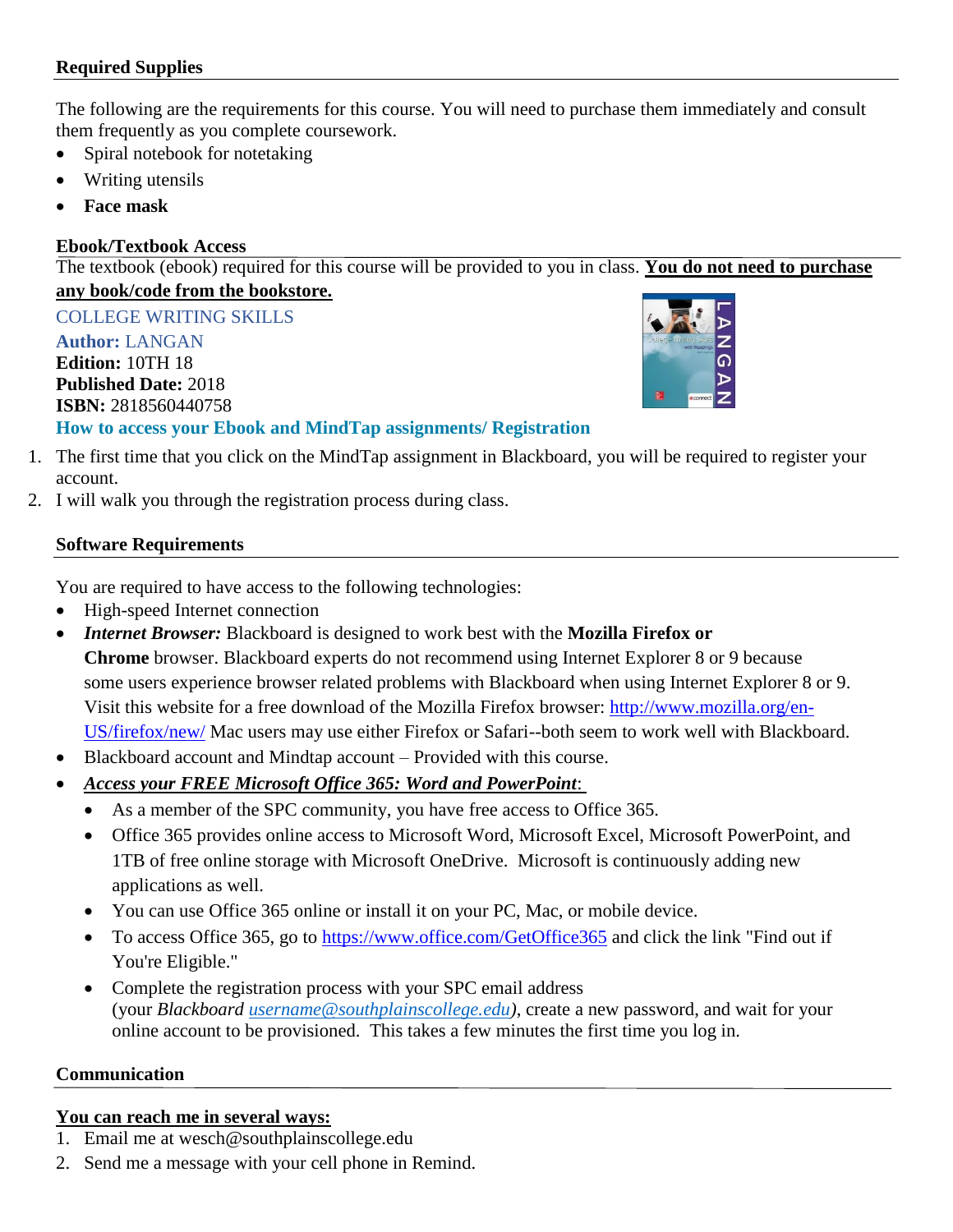- 3. Call my office at 806-716-2446 and leave a message.
- 4. Drop by during my office hours. I return emails, texts, and calls within 24 hours.

## **Ways that I will communicate with you:**

- **1. South Plains College email (This is the official communication path for this course). Plan to check it every day.**
- 2. **Remind text alerts** I will text announcements about assignment deadlines, instructor absence, and/or class location changes. (We will set that up in class during the first week of the semester.)
	- <https://www.remind.com/join/mweng930>
- 3. **Announcements in your Blackboard class**.

# **Attendance and Participation Policy**

- To be successful in this course, you must attend consistently and punctually and participate fully.
- Students who have not submitted an assignment for three weeks and/or are not passing the class with a 60 or higher may risk being dropped from the course.
- Be advised I will accept late work for a week past the due date, but there will be a significant deduction associated with all late assignments. If you are absent, you are still required to complete the assigned work by the indicated due date to receive full credit. Please note that Small Group Workshop and Peer Editing are activity assignments that will not be accepted late.
- If a person believes he/she has been exposed to COVID-19 or tests positive, they will report to their Instructor and Health Services, DeEtte Edens, BSN, RN at 806-716-2376 OR <mailto:dedens@southplainscollege.edu> for quarantine guidance.
- Please notify me when you are going to be out of town for a school-sponsored event. I will let you work ahead so that you don't miss any deadlines.

## **Grading Policy**

Final grades will be assigned based on the following percentages:

| <b>Essay Assignments</b>        |      | <b>GRADE TOTAL</b>     |           |
|---------------------------------|------|------------------------|-----------|
| <b>Essay</b>                    | 40%  | A (Superior):          | 90-100    |
| <b>Essay Work</b>               | 15%  | $B$ (Good):            | 80-89     |
| <b>MindTap &amp; Daily Work</b> | 30%  | $C$ (Acceptable):      | 70-79     |
| <b>Journal</b>                  | 10%  | D (Poor):              | $60 - 69$ |
| <b>Final Exam</b>               | 5%   | F (Unacceptable): 0-59 |           |
| <b>Total</b>                    | 100% |                        |           |

**It is up to you to monitor your average and course progress.** If at any time you feel that you need to discuss your course progress with me, it is your responsibility to contact me to meet. You can find your current average via the 'Gradebook' link in Blackboard.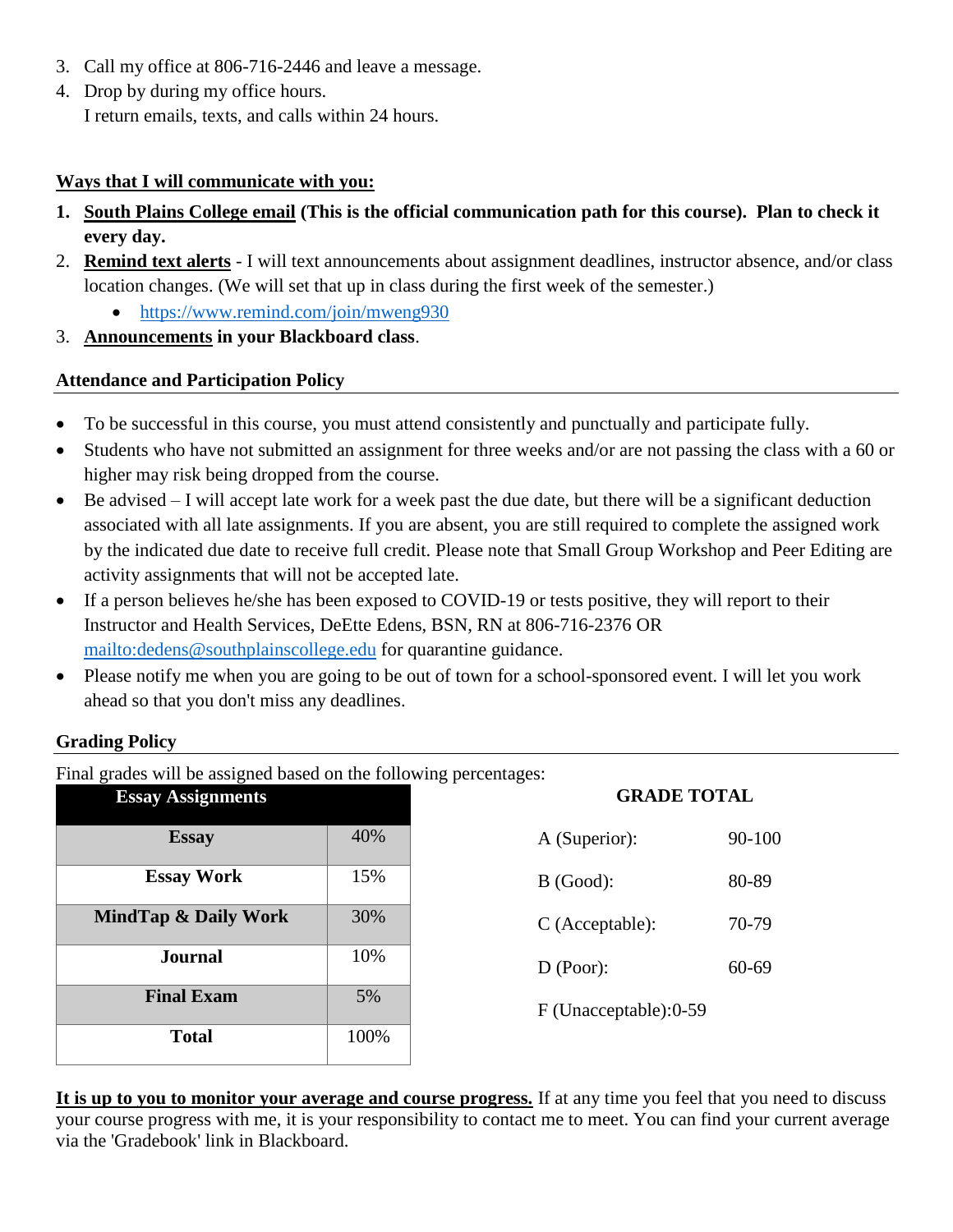#### **Reading Assignments and Video Lectures**

Mandatory, assigned reading is required for this course; you may also be required to watch recorded video lectures. Reading and video lecture assignments can be found on the course calendar in Blackboard.

#### **Announcements**

Any information sent-out via announcements in emails, via REMIND, or posted as an announcement on the course website is important and is, accordingly, an extension of assignment requirements and syllabus policies. Students must read all announcements and will be held responsible for any information posted in the announcements.

#### **Essays**

You will be required to submit three rough drafts and three final essays. There will be several steps to complete for each essay. The first step is the completion of a rough draft. The second is participation in a revision workshop. The third is the submission of a revised final draft of your essay. If you do not submit a rough draft on the due date, which will be the Sunday before the workshop week, you will not be allowed to participate, which will result in a zero for the grade. Due dates can be found on the course calendar, and specific assignment details can be found in the module folders in Blackboard.

#### **MindTap / Daily Coursework**

Throughout the semester, you will be required to complete several online MindTap exercises, quizzes, and daily assignments. Availability and due dates are available on the course calendar. In addition to covering the content presented in the assigned chapters, MindTap exercises will help you review your grammar and help you think about the writing process. When averaged together, these assignments are worth 30% of your final grade, so the completion of your daily assignments is crucial.

#### **Journals**

You will be required to complete journal entries in Blackboard over an array of topics. This assignment helps hone your writing skills and creativity. Entries will be graded on participation, interest, and length rather than grammar. When averaged together, these assignments are worth 10% of your final grade, so the completion of these fun assignments can really benefit your overall average.

#### **Post Course Exam**

A final exam will be given at the end of the course. Students will be exempt from this final if they meet the guidelines outlined here.

- 1. Students with a grade of an "A" or "B" the week before final exams, will be EXEMPT from taking it.
- 2. The students must also have submitted all three essays.

#### **Grading Time Frames**

I grade all work as efficiently and quickly as possible. When your assignments are evaluated, you will have them back; please do not inquire as to whether or not your papers are graded.

## **In-Class Computer, Cell Phone, Headphones, Ear Buds, and Tablets**

Creating an environment free of distractions for all students is essential for the learning process. I ask you to respect your classmates and me by observing the following policies regarding electronic devices: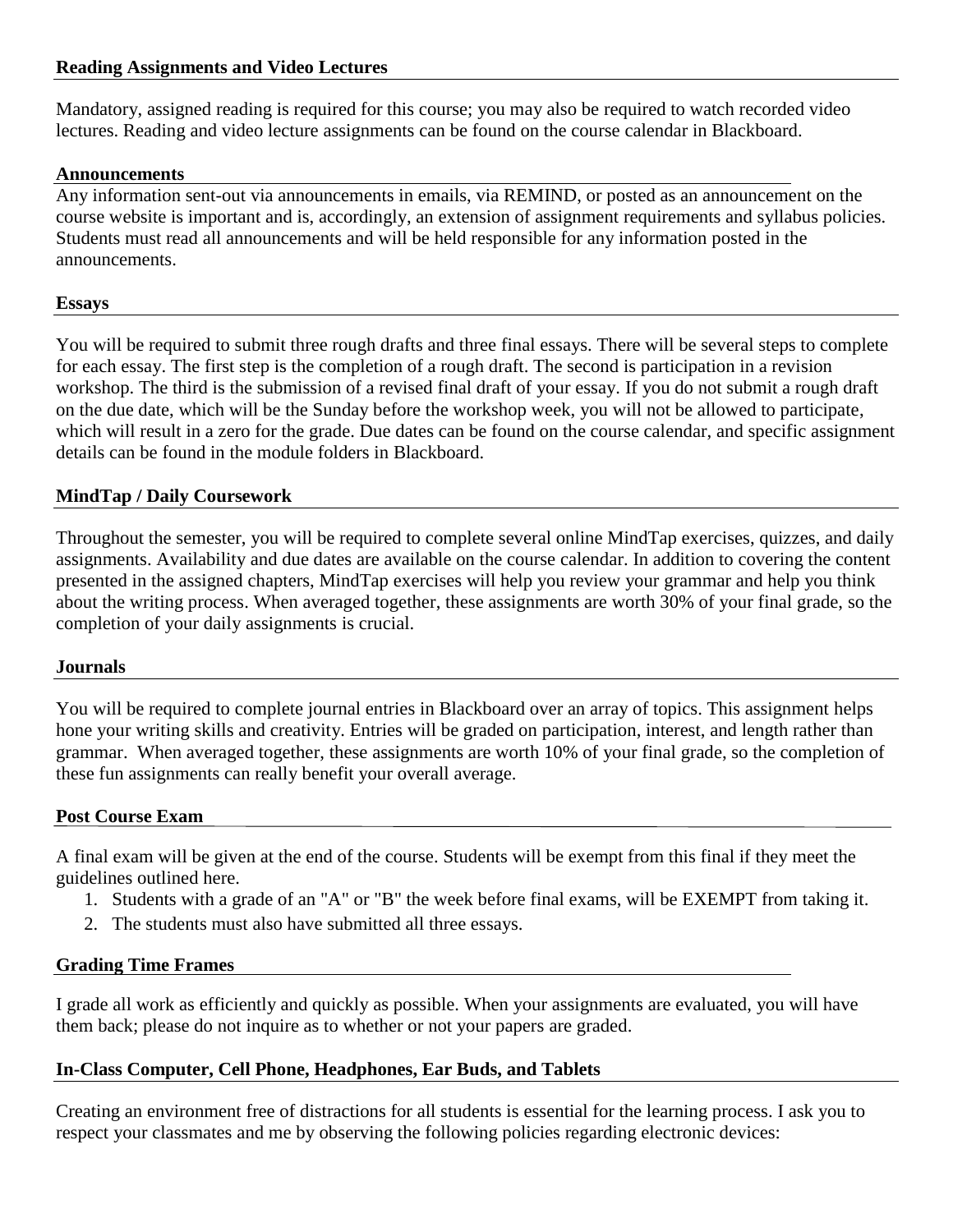- 1. Keep cell phones on silent mode or powered off (not on vibrate mode\*) and stored out of your sight during class. Texting or other use of cell phones is not allowed in class. If you are always on your phone during class, I will ask you to leave the classroom for the day, and you will be counted absent
- 2. Wearing headphones and earbuds is not permitted during lecture time but is allowed on lab writing days.
- 3. Personal laptops and tablets can be used during writing/lab days.

#### **Due Dates**

Due dates are posted on the course calendar and are firm. Any written assignment submitted past the due date will receive an automatic deduction in points after the first 24 hours. Late assignments must be turned in within seven days of the due date to receive partial credit. After seven days, your papers will not be accepted, and you will receive a zero for the assignment. If there are excusable circumstances which might justify an extension on the task, arrangements must be made with your Instructor.

Please turn your work in on time, so your overall grade does not suffer from late deductions.

## *Due times are midnight on the date listed on the calendar.*

Although I may post reminders about assignment due dates, it is ultimately your responsibility to keep up with these dates on your syllabus calendar.

#### **Assignment Submission**

## **I cannot accept any assignment via email, for any reason. All files must be submitted via the assignment tool in the Blackboard modules.**

As an online student, you assume responsibility for your technology. I suggest three things:

- 1. Have a backup plan in place from day one, just in case your technology fails.
- 2. After submitting an assignment, return to the assignment submission before the due date or check your SPC email for submission acknowledgment to verify it's been submitted correctly. If it's not submitted properly by the due date, you will not receive credit for it, regardless of whether you thought the paper had been sent.
- 3. Don't wait until the last minute to submit assignments. If you have trouble, but no one is available to help you, you will incur the late deduction associated with late assignments.
- **4.** Additionally, all files must be submitted as .docx documents (Microsoft Word). Other file formats such as .gdoc, .pages, .odt, .rtf, or .txt files will not work with Turnitin. **If you are writing your essay on Google Docs, you will need to download the paper to your computer in Microsoft Word format before submitting it to Turnitin.**

*Please contact the Computer Help Desk at (806)716-2600 or Blackboard Help at (806)716-2180 with any problems related to technology. Remember, you are responsible for making sure your work has been submitted properly.*

## **Style Guide**

We will use the MLA formatting and documentation in this course. Specific rules regarding this style guide can be found in Blackboard. All documents you submit should be formatted using MLA standards, and all citations you write, whether in-text or on a References page, should follow MLA guidelines for citation.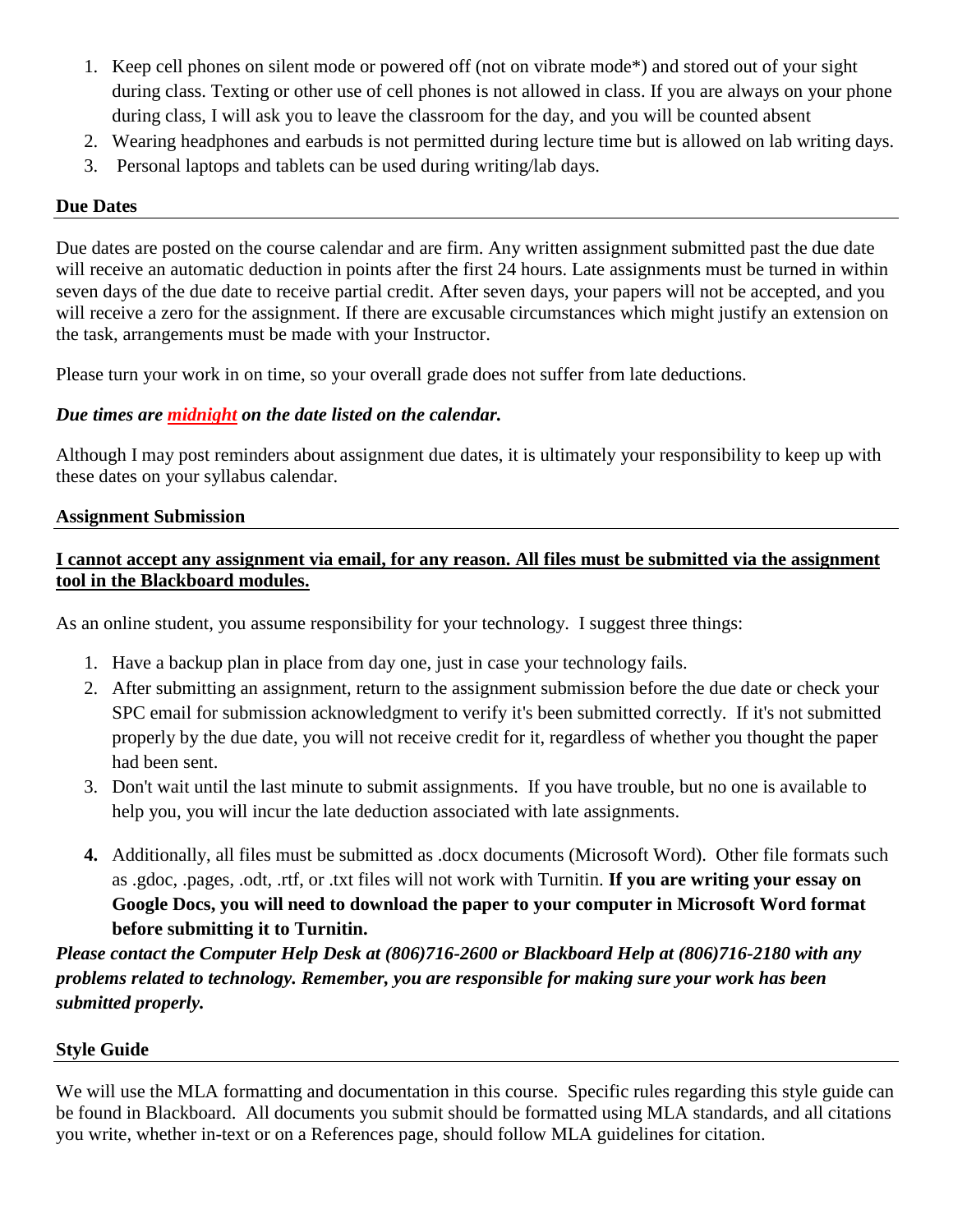## **Academic Integrity**

"Offering the work of another as one's own, without proper acknowledgment, is plagiarism" and will not be tolerated (*General Catalog* 23). Furthermore, cheating will not be tolerated (see *General Catalog* 23). You must do your own work on paragraphs and homework. Submitting portions of or complete papers downloaded from the internet, for example, is plagiarism. Allowing someone else to revise your writing is plagiarism. Submitting a paper written for another class is cheating. Depending on the nature and the severity of the problem, a student who cheats or plagiarizes may receive penalties ranging from a zero for the assignment to an "F" in the course. Extreme cases may result in disciplinary action up to and including expulsion from South Plains College.

**\*\*Do not, under any circumstances, turn in another student's work as your own. Do not, under any circumstances, give your work to anyone else to turn in as their own. Do not copy and paste from the Internet. All of these situations are representative of academic dishonesty and will be treated as such.\*\***

**Disclaimer: Because we will use Blackboard to conduct a portion of this class, please note that the materials you may be accessing in chat rooms, bulletin boards, or unofficial web pages are not officially sponsored by South Plains College. The United States Constitution's rights of free speech apply to all members of our community regardless of the medium used. We disclaim all liability for data, information, or opinions expressed in these forums.**

#### **Note to Students with Disabilities**

Students with disabilities, including but not limited to physical, psychiatric, or learning disabilities, who wish to request accommodations in this class should notify the Disability Services Office early in the semester so that the appropriate arrangements may be made. Following federal law, a student requesting accommodations must provide acceptable documentation of his/her disability to the Disability Services Office. For more information, call or visit the Disability Services Office at Levelland (Student Health & Wellness Office) 806- 716-2529.

If you have a disability-related need for reasonable academic adjustments in this course, make an appointment with me ASAP to privately discuss your specific accommodations. If you need immediate accommodations or physical access, please arrange to meet with the Disability Services Office before the next class meeting.

## **Diversity Statement**

In this course, the teacher will establish and support an environment that values and nurtures individual and group differences and encourages engagement and interaction. Understanding and respecting multiple experiences and perspectives will serve to challenge and stimulate all of us to learn about others, about the larger world, and about ourselves. By promoting diversity and intellectual exchange, we will not only mirror society as it is but also model society as it should be and can be.

## **Writing Center - CM112**

We have free writing help on each campus in our Writing Centers. The Levelland campus Writing Center is housed in the Communication building Room CM112. Because this is a writing class, I highly recommend that you take advantage of the free tutoring available here. The tutors are only available during select times throughout the day, so be sure to run by there to check the schedule. The Writing Center is also equipped with computers and a printer if you need to print out an assignment. It also houses cozy couches if you have a few minutes between classes to relax.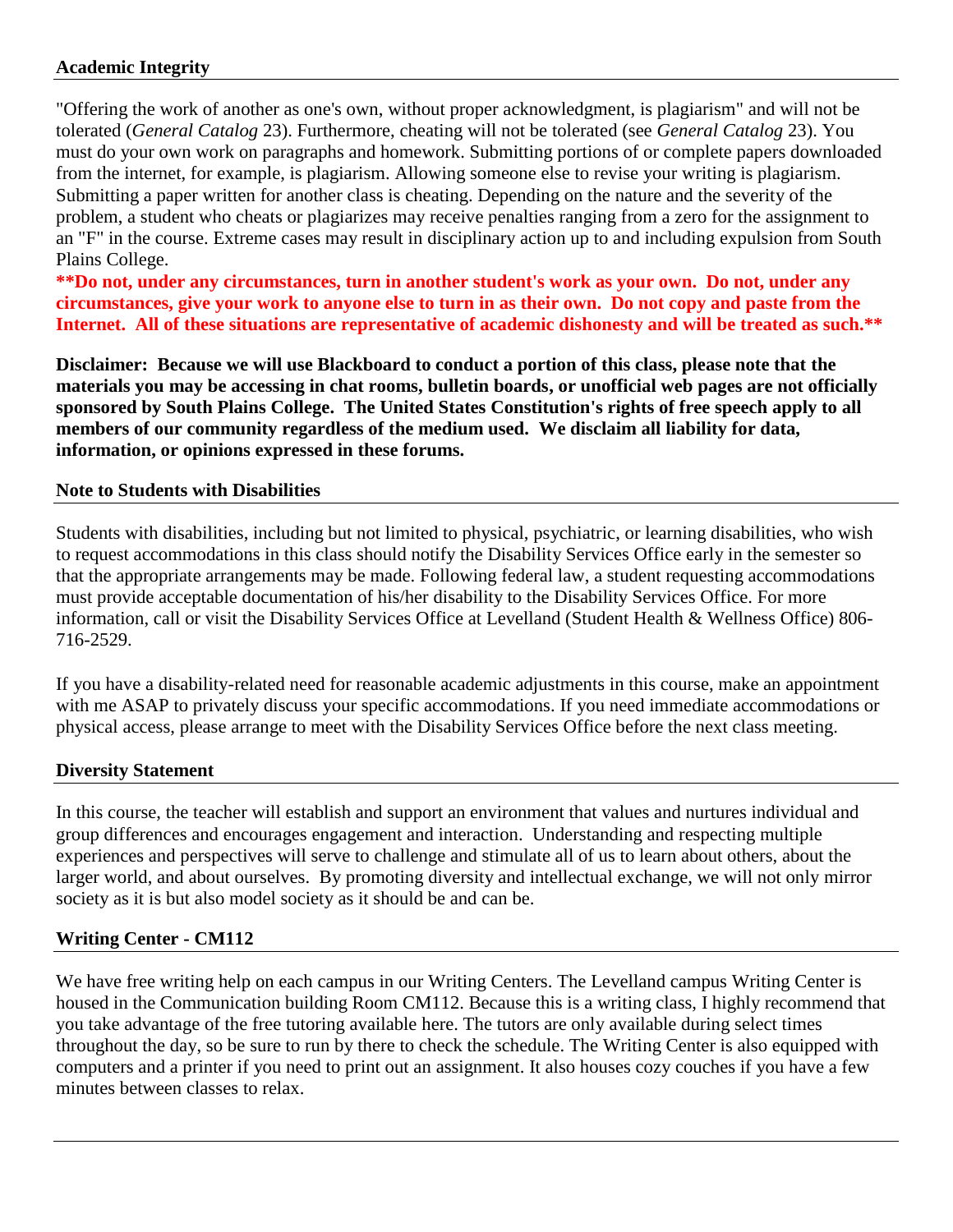#### **Basic Needs**

Students who face challenges securing their food and believe this may affect their performance in the course are urged to contact the SPC Food Pantry (806-716-2236, PE Complex) for support. Furthermore, please notify the professor if you are comfortable doing so. Your first step will enable her to provide any resources that she may possess.

## **Student Code of Conduct**

Any successful learning experience requires mutual respect on the part of the student and the Instructor. Neither the Instructor nor student should be subject to others' behavior that is rude, disruptive, intimidating, aggressive, or demeaning**. Student conduct which disrupts the learning process or is deemed disrespectful or threatening shall not be tolerated and may lead to disciplinary action and/or removal from class.** Since you are college students, I expect you to conduct yourselves professionally:

- 1. Show respect—for yourself, your classmates, and for me.
- 2. **If you are late to class, tell me at the end of class that you were late, or you will remain marked absent.**
- 3. Bring your supplies to class daily.
- 4. Try to take care of personal needs before and after class.
- 5. Avoid using tobacco in class.
- 6. Avoid profanity.
- 7. Disruptive/Offensive/Threatening/Abusive Behavior—You will be asked to stop or leave the classroom and may be dropped from the course.
- 8. Treat the computers with respect by not marking on the equipment (monitors, keyboards, etc.) and not changing the default settings. Accessing the internet, email, computer games, etc. during class is not permitted unless I have directed you to do so. Do not download programs or apps to computers. Accessing pornographic sites is not allowed.

\*Students who do not comply with the above will be dropped from the course.

## **Pregnancy Accommodations Statement**

If you are pregnant or have given birth within six months, Under Title IX, you have a right to reasonable accommodations to help continue your education. To activate accommodations, you must submit a Title IX pregnancy accommodations request, along with specific medical documentation, to the Director of Health and Wellness. Once approved, notification will be sent to the student and instructors. It is the student's responsibility to work with the Instructor to arrange accommodations. Contact Crystal Gilster, Director of Health and Wellness at 806-716-2362 or email [cgilster@southplainscollege.edu](mailto:cgilster@southplainscollege.edu) for assistance.

**Please Note: The Instructor reserves the right to modify the course syllabus and policies, as well as notify students of any changes, at any point during the semester. Continued enrollment by the student in the course indicates that the student agrees and will abide by all policies outlined in this syllabus by the Instructor.**

## **Class Schedule – ENGL 1301 Fall 2020**

This schedule serves to outline the material/subject matter we will cover in class. All major assignments will be accompanied by instructions detailing specific requirements and due dates via your Instructor and/or Blackboard.

*Any written assignment submitted past the due date will receive an automatic deduction in points after the first 24 hours. Late assignments must be turned in within seven days of the due date to receive partial credit.*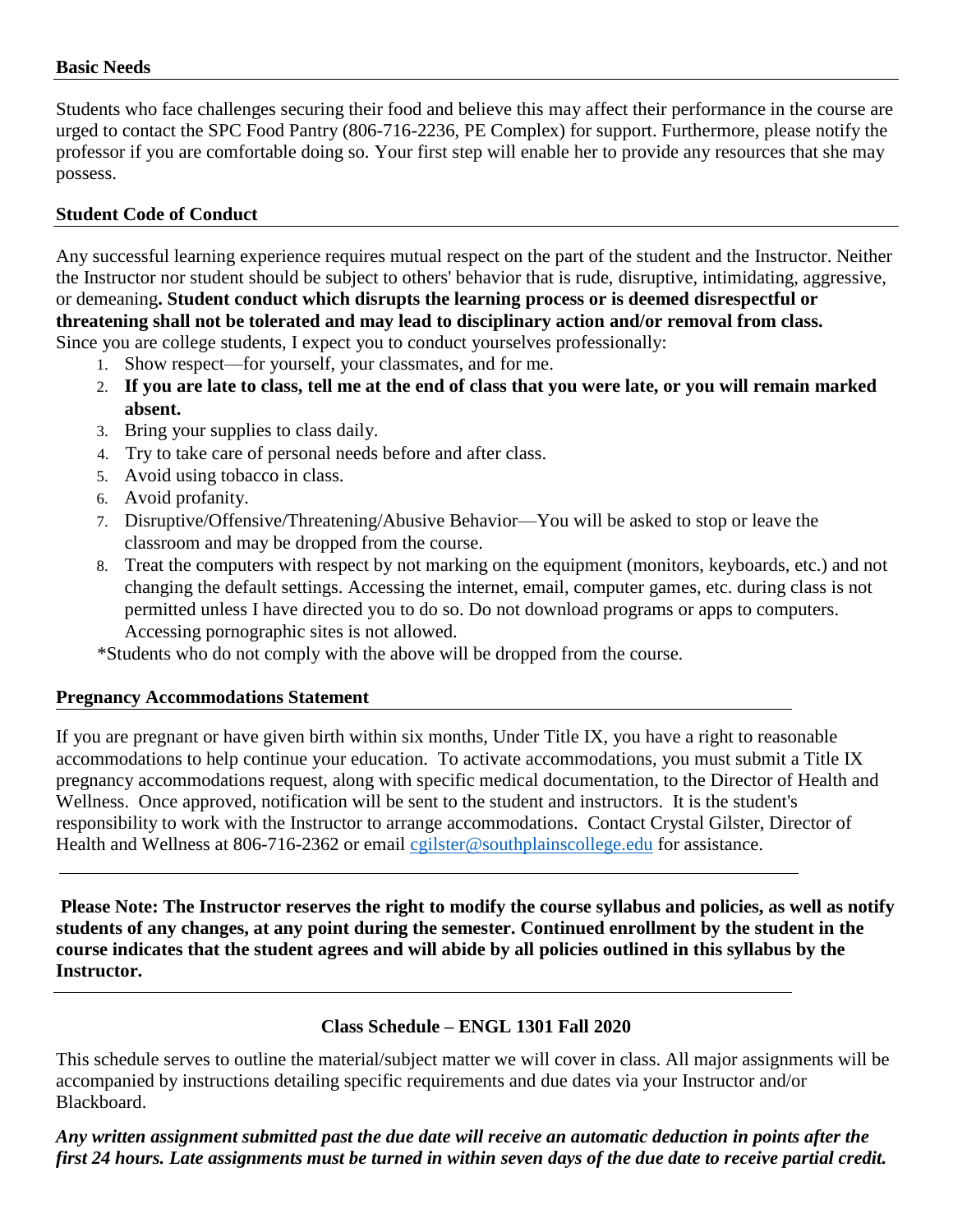## *Assignments submitted more than 7 days past the deadline may receive a zero for the assignment unless there are excusable circumstances which might justify an extension on the assignment, arrangements must be made with your Instructor.*

Please note that if there are readings or assignments due *on* a specific date, you need to be working on them and have them completed *before* they are due on the schedule. You are responsible for all outside work and assignment submission.

## *All MindTap assignments are to be completed by due dates, as indicated by the schedule.*

# **ENGL 1301 Course Schedule Overview**

| <b>Week</b>      | <b>IN CLASS</b>                                         | <b>OUTSIDE OF CLASS</b>                                                       |
|------------------|---------------------------------------------------------|-------------------------------------------------------------------------------|
|                  |                                                         | (In Blackboard)                                                               |
| <u>Week 1 -</u>  | Review the Syllabus and Calendar<br>$\bullet$           | Mindtap Welcome Video-<br>$\bullet$                                           |
| <b>Welcome</b>   | Sign up for Mindtap<br>$\bullet$                        | Student to Student: Tips on Using MindTap                                     |
| <b>Week 2</b>    | <b>Introduce Journaling</b><br>$\bullet$                | Complete the following assignments in<br>$\bullet$                            |
|                  | <b>Plagiarism Lecture</b><br>$\bullet$                  | Mindtap:                                                                      |
|                  |                                                         | Problem Set on Planning<br>$\circ$<br><b>Organizing Your Essay</b><br>$\circ$ |
| <u>Week 3-</u>   | <b>Steps to Writing Lecture</b><br>$\bullet$            | Begin/Complete "I Love" Assignment<br>$\bullet$                               |
| <b>Labor Day</b> | Begin/Complete "I Love" Assignment<br>$\bullet$         | Review Chapter 1: Intro to Writing in your<br>$\bullet$<br>ebook              |
|                  |                                                         | Review Chapter 2: The Writing Process in<br>$\bullet$                         |
|                  |                                                         | your ebook                                                                    |
|                  |                                                         | Review Essay 1Topic List<br>$\bullet$                                         |
|                  |                                                         | Complete the following assignments in<br>$\bullet$                            |
|                  |                                                         | Mindtap:                                                                      |
|                  |                                                         | <b>Writing Thesis Statements</b><br>$\circ$                                   |
|                  |                                                         | Developing a Subject into a Thesis<br>$\circ$                                 |
| <b>Week 4</b>    | Journal entry<br>$\bullet$                              | Review Chapter 8: Description in your ebook.<br>$\bullet$                     |
|                  | <b>Essay 1 - Descriptive Essay Lecture</b><br>$\bullet$ | Complete the following assignments in<br>$\bullet$<br>Mindtap:                |
|                  | <b>Select and Submit Essay 1 Topic in</b><br>$\bullet$  |                                                                               |
|                  | <b>Blackboard Due Sept 17</b>                           | Writing Introductions and<br>$\circ$<br>Conclusions                           |
|                  |                                                         | Problem Set on Drafting<br>$\circ$                                            |
| Week 5           | Journal entry<br>$\bullet$                              | Continue work on Essay 1 Rough Draft<br>٠                                     |
|                  | Lab Day- Continue work on Essay 1 Rough<br>$\bullet$    | Complete the following assignments in<br>$\bullet$                            |
|                  | Draft                                                   | Mindtap:                                                                      |
|                  | <b>Complete and Submit Essay 1 Rough</b><br>٠           | Problem Set on Revising<br>$\circ$                                            |
|                  | Draft in Blackboard - Due Sept 27                       | Problem Set on Paragraphs<br>$\circ$                                          |
| <u>Week 6</u>    | Essay 1 Peer Workshop<br>$\bullet$                      | Essay 1 Workshop<br>$\bullet$                                                 |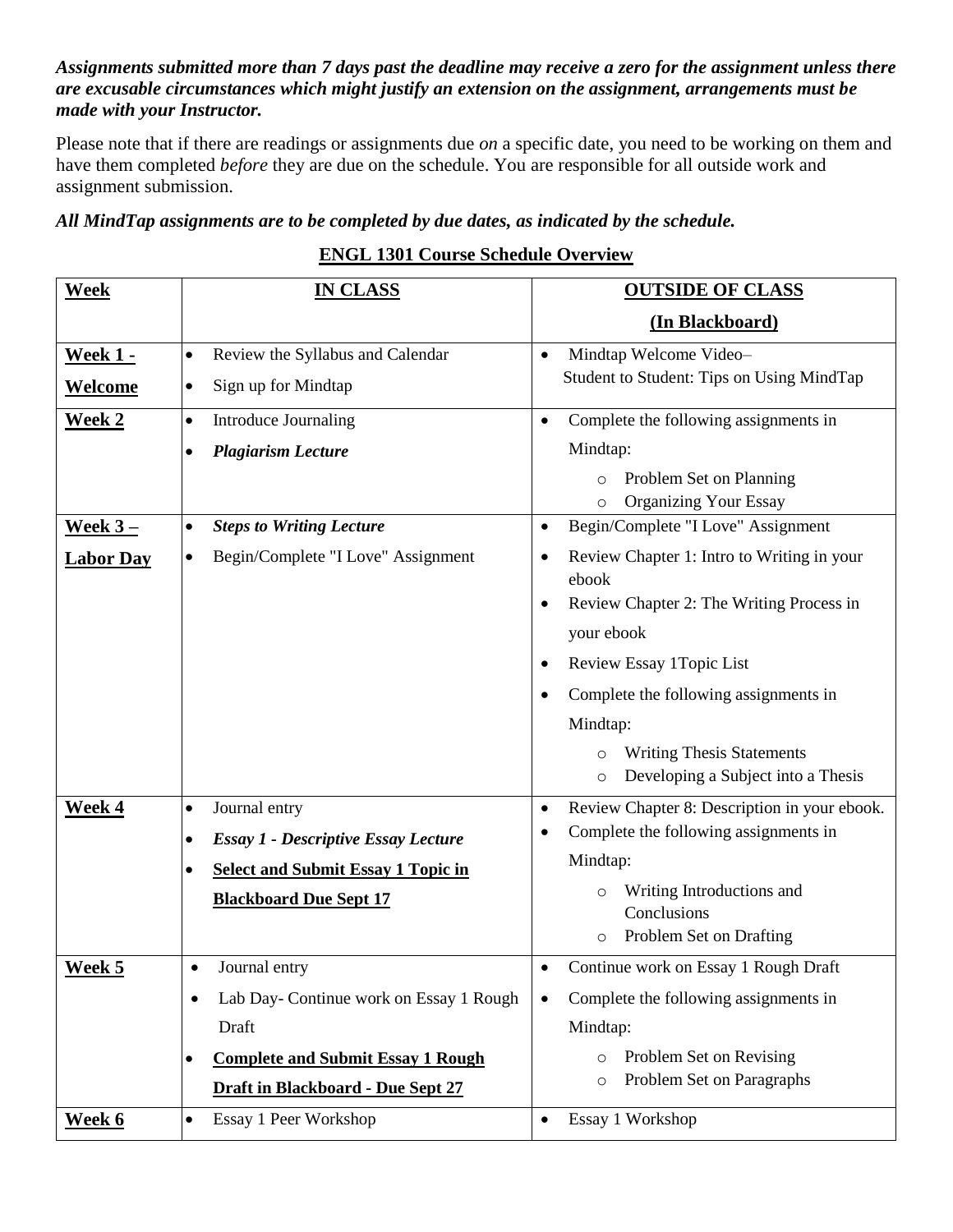|               | Revise your own Essay 1 Rough Draft after<br>$\bullet$       | Review Chapter 6: Four Bases for Revising                                                                                              |
|---------------|--------------------------------------------------------------|----------------------------------------------------------------------------------------------------------------------------------------|
|               | Workshop.                                                    | Essays in your ebook.                                                                                                                  |
|               |                                                              | Revise your own Essay 1 Rough Draft after                                                                                              |
|               |                                                              | Workshop.                                                                                                                              |
|               |                                                              | Complete the following assignments in                                                                                                  |
|               |                                                              | Mindtap:                                                                                                                               |
|               |                                                              | <b>Writing Unified Paragraphs</b><br>$\circ$<br><b>Revising Sentence Fragments</b><br>$\circ$                                          |
| <b>Week 7</b> | Journal entry<br>$\bullet$                                   | Select Essay 2 Topic<br>$\bullet$                                                                                                      |
|               | <b>Essay 2 - Argument Essay/ Library</b><br>$\bullet$        | Review Chapter 16 Argument in your ebook.<br>$\bullet$                                                                                 |
|               | <b>Database Lecture</b>                                      | Review Chapter 17 Information Literacy in<br>$\bullet$<br>your ebook.                                                                  |
|               | <b>Revise and Submit Essay 1 Final Draft --</b><br>$\bullet$ | Begin creating Works Cited page $-$ (3 sources<br>$\bullet$                                                                            |
|               | Due Oct 5                                                    | required)                                                                                                                              |
|               | <b>Complete Mindtap Module 1 Due Oct 5</b>                   | Complete the following assignments in<br>$\bullet$                                                                                     |
|               |                                                              | Mindtap:                                                                                                                               |
|               |                                                              | Revising Run-ons & Comma Splices<br>$\circ$<br>Choosing Appropriate Language<br>O<br>Developing an Argument<br>$\circ$                 |
| Week 8        | Journal entry<br>$\bullet$                                   | Continue work on Essay 2 Rough Draft and<br>$\bullet$                                                                                  |
|               | <b>Argument Essay Lecture Part 2</b><br>$\bullet$            | Works Cited page                                                                                                                       |
|               | Begin Essay brainstorming / researching<br>$\bullet$         | Begin Essay brainstorming / researching<br>$\bullet$                                                                                   |
|               | sources / writing essay                                      | sources / writing essay                                                                                                                |
|               | <b>Select and Submit Essay 2 Topic in</b>                    | Review Chapter 19 Writing a Source-Based                                                                                               |
|               | <b>Blackboard - Due Oct 15</b>                               | Essay in your ebook                                                                                                                    |
|               |                                                              | Complete the following assignments in<br>$\bullet$                                                                                     |
|               |                                                              | Mindtap:                                                                                                                               |
|               |                                                              | Problem Set on Critical Thinking and<br>$\circ$                                                                                        |
|               |                                                              | Argumentation<br>Using Research in Argument<br>$\circ$                                                                                 |
|               |                                                              | Problem Set on Finding and<br>$\circ$                                                                                                  |
|               |                                                              | <b>Evaluating Sources</b>                                                                                                              |
| Week 9        | Journal entry<br>$\bullet$                                   | Continue work on Essay 2 Rough Draft and<br>$\bullet$                                                                                  |
|               | Lab Day- Continue work on Essay 2 and<br>$\bullet$           | Works Cited page                                                                                                                       |
|               | Works Cited page                                             | Complete the following assignments in<br>$\bullet$                                                                                     |
|               |                                                              | Mindtap:                                                                                                                               |
|               |                                                              | Problem Set on Taking Notes and<br>$\circ$<br><b>Avoiding Plagiarism</b><br>Problem Set on Organizing & Writing<br>$\circ$<br>Research |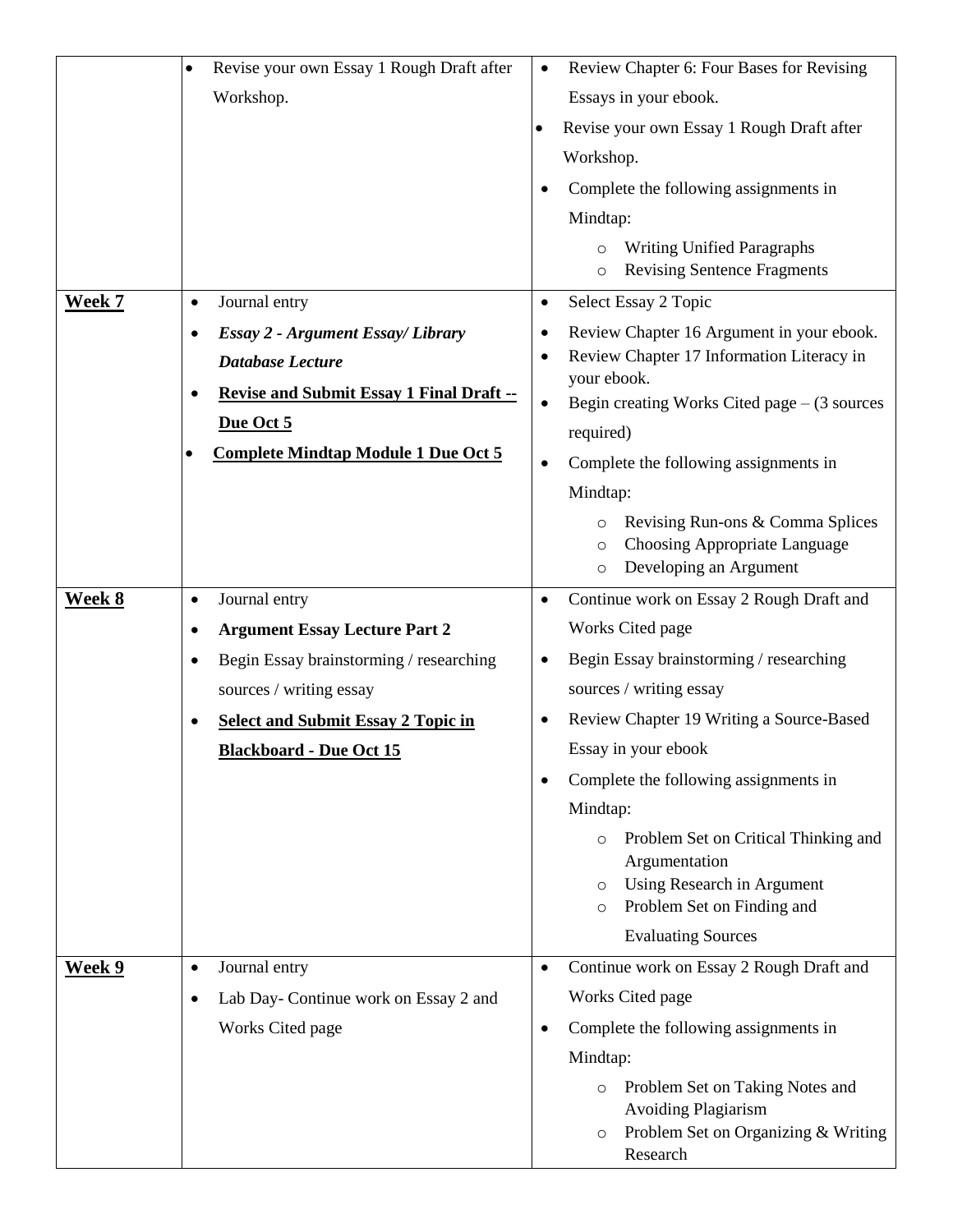|                     |                                                              | Problem Set on Quotation Marks<br>$\circ$                   |
|---------------------|--------------------------------------------------------------|-------------------------------------------------------------|
|                     | Journal entry                                                | $\bullet$                                                   |
| <b>Week 10</b>      | ٠                                                            | Continue work on Essay 2 and Works Cited                    |
|                     | <b>Works Cited Overview Lecture</b><br>$\bullet$             | page                                                        |
|                     | <b>Complete and Submit Essay 2 Works</b><br>$\bullet$        | Complete the following assignments in<br>$\bullet$          |
|                     | <b>Cited page in Blackboard Due Oct 29</b>                   | Mindtap:                                                    |
|                     | <b>Complete and Submit Essay 2 Rough</b><br>$\bullet$        | <b>Embedding Quotations in Your</b><br>$\circ$<br>Sentences |
|                     | Draft in Blackboard - Due Nov 1                              | Introducing Quotations with Signal<br>$\circ$               |
|                     |                                                              | Phrases                                                     |
|                     |                                                              |                                                             |
| Week 11             | Essay 2 Peer Workshop<br>$\bullet$                           | Essay 2 Peer Workshop<br>$\bullet$                          |
|                     | Revise your own Essay 2 Rough Draft after<br>$\bullet$       | Revise your own Essay 2 Rough Draft after<br>$\bullet$      |
|                     | Workshop.                                                    | Workshop.                                                   |
|                     |                                                              | Complete the following assignments in<br>$\bullet$          |
|                     |                                                              | Mindtap:                                                    |
|                     |                                                              | <b>Citing Quotations</b><br>$\circ$                         |
|                     |                                                              | Problem Set on MLA Style<br>$\circ$                         |
| Week 12             | Journal entry<br>$\bullet$                                   | Select Essay 3 Topic<br>$\bullet$                           |
|                     | <b>Essay 3 - Compare/Contrast Essay Lecture</b><br>$\bullet$ | Review Chapter 13: Compare/Contrast Essay<br>$\bullet$      |
|                     | <b>Revise and Submit Essay 2 Final Draft in</b><br>٠         | in your ebook.                                              |
|                     | <b>Blackboard -Due Nov 9</b>                                 | Continue work on Essay 3.<br>$\bullet$                      |
|                     | Complete Mindtap Module 2 Due Nov 9th<br>٠                   | Complete the following assignments in<br>$\bullet$          |
|                     |                                                              | Mindtap:                                                    |
|                     |                                                              | <b>Writing Coherent Paragraphs</b>                          |
|                     |                                                              | O<br>Making Subjects and Verbs Agree<br>$\circ$             |
|                     |                                                              |                                                             |
| <b>Week 13</b>      | Journal entry<br>$\bullet$                                   | Continue work on Essay 3<br>$\bullet$                       |
|                     | Lab Day - Continue work on Essay 3<br>٠                      | Complete the following assignments in<br>$\bullet$          |
| <b>Week 13</b>      | <b>Select and Submit Essay 3 Topic in</b><br>٠               | Mindtap:                                                    |
|                     | <b>Blackboard - Due Nov 19</b>                               | Understanding Sound Alike and Look<br>$\circ$               |
|                     |                                                              | Alike Words<br><b>Using Commas</b><br>$\circ$               |
|                     |                                                              |                                                             |
| <u>Week 14 – </u>   | Essay 3 Peer Workshop<br>$\bullet$                           | Essay 3 Peer Workshop<br>$\bullet$                          |
| <b>Thanksgiving</b> | Revise your own Essay 3 Rough Draft after<br>$\bullet$       | Revise your own Essay 3 Rough Draft after<br>$\bullet$      |
|                     | Workshop.                                                    | Workshop.                                                   |
|                     |                                                              |                                                             |
| <b>Week 15</b>      | <b>Review for Final</b><br>$\bullet$                         | <b>Study for Final</b><br>$\bullet$                         |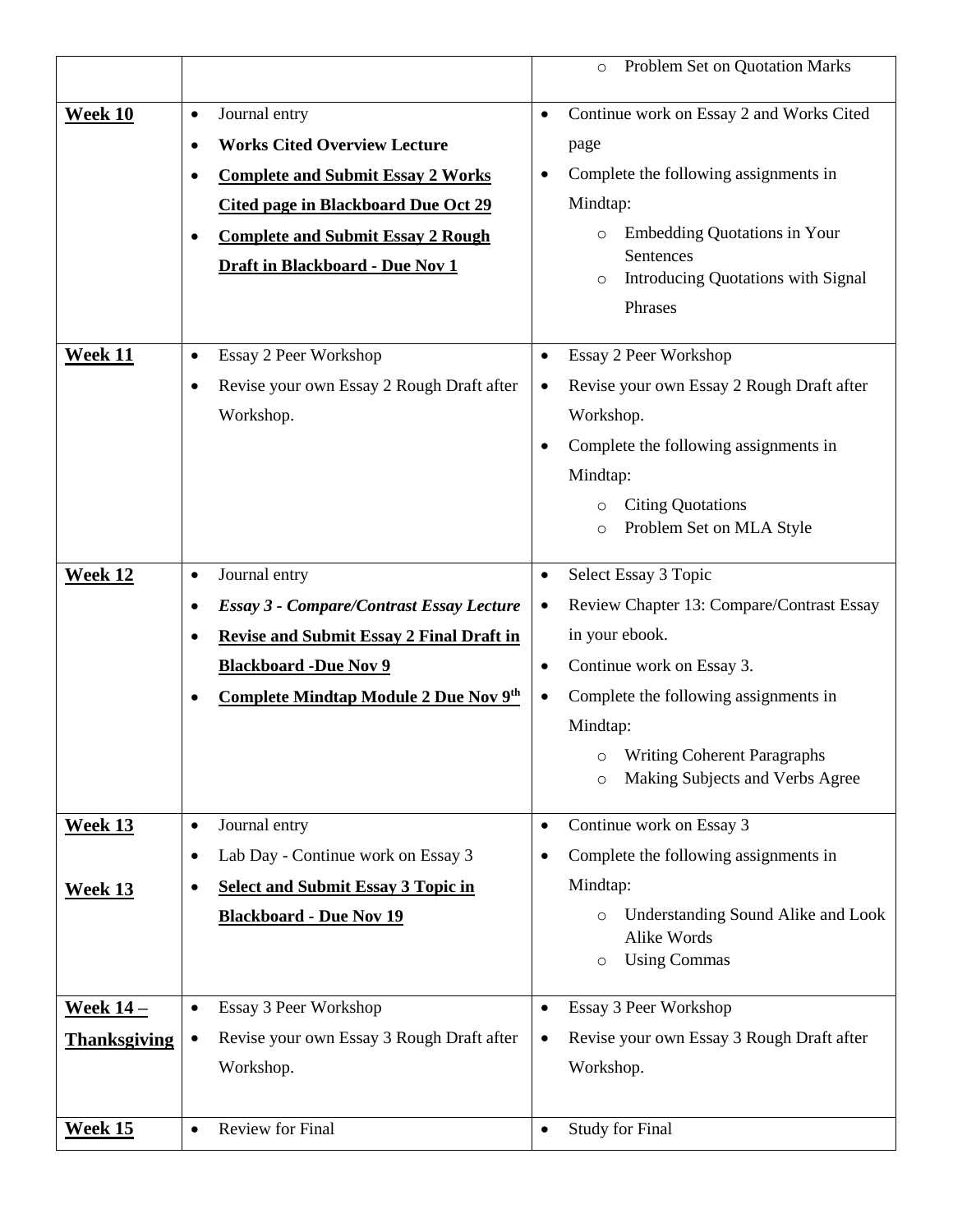|         | <b>Revise and Submit Essay 3 Final Draft in</b> | ٠ | Complete the following assignments in      |
|---------|-------------------------------------------------|---|--------------------------------------------|
|         | <b>Blackboard- Due Nov 30</b>                   |   | Mindtap:                                   |
|         | <b>Complete Mindtap Module 3</b>                |   | Problem Set on Sentence Variety<br>$\circ$ |
|         | <b>Assignments – Due Dec 4</b>                  |   | Problem Set on Diction                     |
| Week 16 | <b>Finals Week</b>                              |   | <b>Finals Week</b>                         |
|         |                                                 |   |                                            |

Please note: There will be in-class daily assignments. If you miss class, check Blackboard or with me for missed assignments.

## **ESSAY MODULE SCHEDULE**

| <b>Module 1- Descriptive Essay</b>                                                                                                                                        | Sept $7 - Oct 5$                                                                                                                                                                                        |  |
|---------------------------------------------------------------------------------------------------------------------------------------------------------------------------|---------------------------------------------------------------------------------------------------------------------------------------------------------------------------------------------------------|--|
| <b>Module 1 Reading/Review</b>                                                                                                                                            | <b>Chapter 3: The First/Second Steps in Essay</b>                                                                                                                                                       |  |
| Review the following in your ebook before<br>beginning your Mindtap assignments and Essay.<br><b>Chapter 1: Intro to Writing</b><br><b>Chapter 2: The Writing Process</b> | Writing<br><b>Chapter 4: The Third Step in Essay Writing</b><br><b>Chapter 5: The Fourth Step in Essay Writing</b><br><b>Chapter 6: Four Bases for Revising Essays</b><br><b>Chapter 8: Description</b> |  |
| <b>Mindtap Assignments - Module 1</b>                                                                                                                                     | <b>Writing Introductions and Conclusions</b>                                                                                                                                                            |  |
| Complete the following assignments in                                                                                                                                     | <b>Problem Set on Drafting</b>                                                                                                                                                                          |  |
| Blackboard.                                                                                                                                                               | <b>Problem Set on Revising</b>                                                                                                                                                                          |  |
| <b>Problem Set on Planning</b>                                                                                                                                            | <b>Problem Set on Paragraphs</b>                                                                                                                                                                        |  |
| <b>Organizing Your Essay</b>                                                                                                                                              | <b>Writing Unified Paragraphs</b>                                                                                                                                                                       |  |
| <b>Writing Thesis Statements</b>                                                                                                                                          | <b>Revising Sentence Fragments</b>                                                                                                                                                                      |  |
| Developing a Subject into a Thesis                                                                                                                                        | <b>Revising Run-ons &amp; Comma Splices</b>                                                                                                                                                             |  |
| <b>Choosing Appropriate Language</b>                                                                                                                                      |                                                                                                                                                                                                         |  |

#### **Assignment Schedule for Module 1**

| <b>Essay 1 Topic Submission</b>  | Due Sept 17       |
|----------------------------------|-------------------|
| <b>Essay Lab Days</b>            | Sept 21 - 24      |
| Essay 1 Descriptive Rough Draft  | Due Sept 27       |
| <b>Essay 1 Revision Workshop</b> | Sept $28 - Oct 1$ |
| Mindtap Module 1                 | Due Oct. 5        |
| <b>Essay 1 Final Draft</b>       | Due Oct 5         |

## **Module 2 – Argumentative Essay by Concrete Construction Construction Oct 5 – Nov 9**

## **Module 2 Reading**

**Review the following in your ebook before beginning your Mindtap assignments and Essay. Chapter 16 Argument Chapter 17 Information Literacy Chapter 18 Summarizing and Paraphrasing Chapter 19 Writing a Source-Based Essay Chapter 20 Writing a Research Essay**

**Mindtap Assignments - Module 2 Complete the following assignments in Blackboard. Developing an Argument Problem Set on Critical Thinking and Argumentation Using Research in Argument Problem Set on Finding and Evaluating Sources**